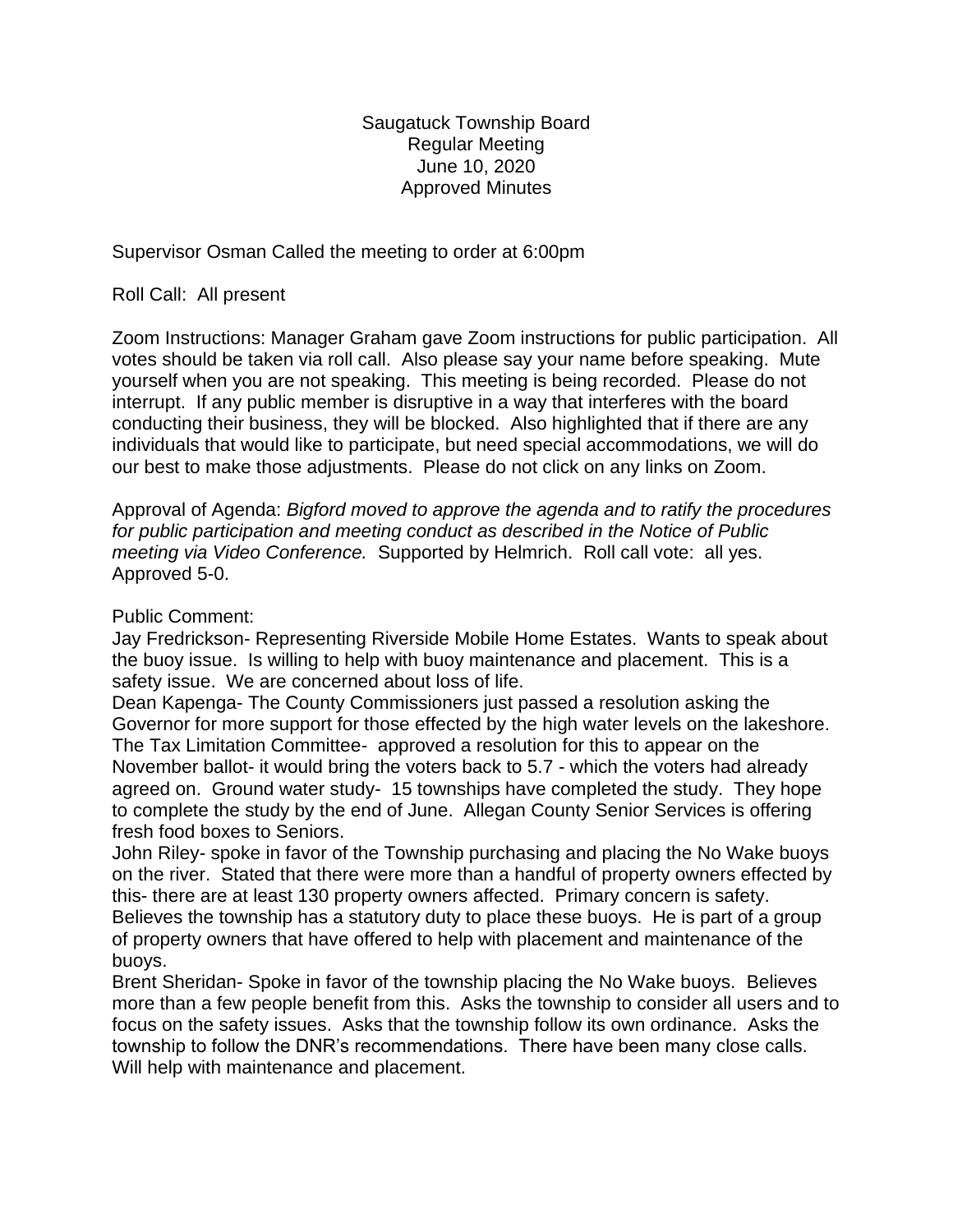Review of Invoices:

No questions or concerns from board members. *Aldrich moved to approve all bills and payroll in the amount of \$89,453.06 as presented.* Supported by Marcy. Roll call vote: all yes. Approved 5-0.

Treasurers Report: Helmrich -General fund bank balance is \$2.8M - up slightly from April 30. Budget v. Actual through May was \$390K positive, an increase from April; spending is running 38% under budget while revenue is running 19% under budget with one month left in Fiscal Year. Fund balance transfers will affect the final FYE. CD Value = \$756K - flat to April. Suggest we study our Investment Policy and activities in the new FY especially in light of the economic impacts of Covid 19. YTD FY2020 (through 5/31/20) there remain no department level expense overages. On the revenue side, Tax Admin fees, Comcast franchise fees, and Zoning fees for marijuana businesses are nearly \$40K above budget combined. Preparation for Summer Tax bills has begun. Goal is to have them in the mail by July 1 if possible. Pending legislation in Lansing may extend due dates and interest rules that need to be on the bills. County and some of our disbursement partners are understandably behind schedule in providing necessary information to Township. Suggests that he and one other trustee form a committee to look at investment opportunities.

### Approval of Minutes:

*Aldrich moved to approve the minutes of the May 13, 2020 regular meeting as presented. Supported by Helmrich. Roll call vote: all yes. Approved 5-0.* 

Correspondence: Mantels Letter- Fire Flow Testing. Fredrickson Letter - No Wake Buoys. Eder Letter - Junk Pick- Up. Riley et. al. Letter - No Wake Buoys. All correspondence taken as information.

# FY 2020-2021 Budget:

Osman - Opened the public hearing at 6:23pm. Invited the public to comment via the same procedures used for public comment. Brent Sheridan - asks that the board follow the manager's recommendation that the board purchase the new buoys for \$1500.00. Osman - we have discussed this budget at great length at the previous two meetings. Closed the public hearing at 6:26pm. Helmrich- related to our township board priority list goals- financial stewardship and millage planning. Going forward we need to have more information on this in order to possibly move on this. Second, we need, at some time soon, to look at rebidding our professional services and contractors. In the near future we should use an RFP for our legal representation and auditor. Wanted to make sure the new rate for the ambulance is in the budget and the budget is still balanced. Graham - yes the updated ambulance amounts are included in the budget. The special assessment will still need to be updated in the future. *Helmrich moved to adopt the tentative budget, as presented as the FY 2020-2021 Budget and Resolution No. 2020- 08, a resolution to establish a general appropriations act for Saugatuck Township; to define the powers and duties of the Saugatuck Township Officers in relation to the administration of the budget; and to provide remedies for refusal or neglect to comply*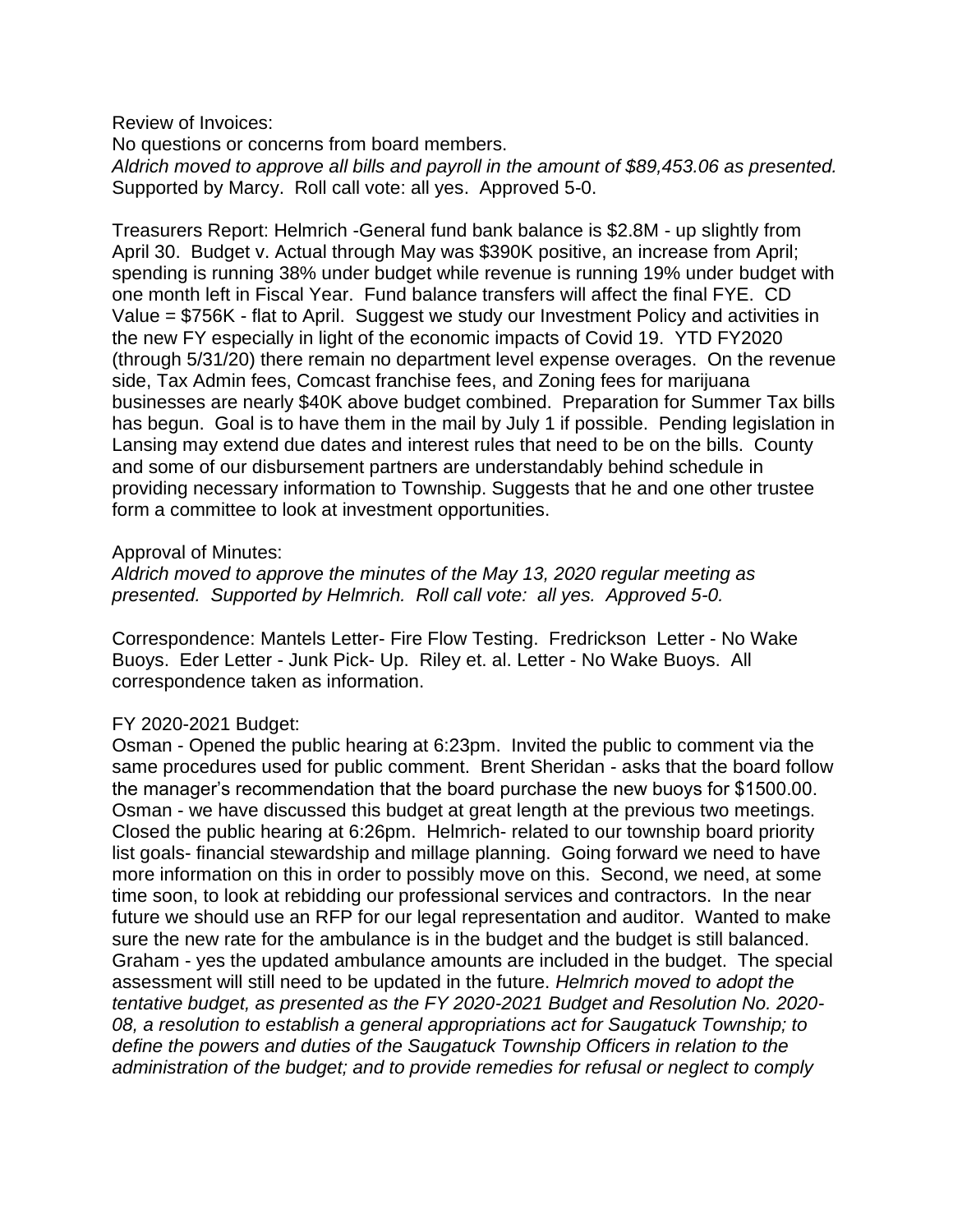*with the requirements of this resolution. Supported by Marcy. Discussion: none. Roll Call Vote: all yes. Approved 5-0.* 

No Wake Buoys - Osman - this is a budget amendment to allow to purchase and place the no wake buoys. Any questions or discussion? Marcy - there was an incident recently where a small child was fishing on a dock and a boat went by at a fast rate of speed and its wake almost swept the child off the dock. This is a safety issue. Is appreciative of the residents that have spoken up and offered to help. Bigford - wanted to emphasize that no one on the board did not recognize this as important, we simply wanted more information on whose responsibility it was to purchase and place the buoys. Could manager Graham please summarize what he found in his research regarding what other townships do regarding no wake zones? Graham - regarding liability - there is a risk of liability if the township does not purchase and place the buoys but did not find that there was any recorded court decision that would hold a township liable for not installing no wake buoys. Many townships struggle with buoy issues. There are many no wake zones across the state that go unmarked or are marked inconsistently for a variety of reasons. Helmrich - Graham, what is your recommendation? Graham - the township should authorize the budget amendment and go ahead and purchase and place the buoys and then coordinate with volunteers going forward if that is what the board wants. Marcy - in your research did you find that the high water levels would force us to do this? Graham - no. Aldrich - apologize if she seemed insensitive towards the buoy issue. Just wanted to investigate other options. Does believe we need to go forward with this and then check out volunteer options. *Bigford moved to approve the requested "no wake buoy" budget amendments, as submitted, and authorize the Township Manager to proceed with purchasing the necessary buoy equipment and having them installed in the Kalamazoo River. And to direct staff to explore options that would relieve the township of the responsibility of maintenance, storage, and installation and removal of the buoys going forward. Supported by Aldrich. Discussion: none. Roll Call Vote: all yes. Approved 5-0.*

### Tri-Community Joint Board/Council Meeting

Helmrich - this will remain on our agenda until the meeting actually happens. Has not forgotten about it even though it has been put on hold due to Covid-19. Suggests we look at a date in September. Is willing to continue to coordinate with Saugatuck and Douglas.

### FY 2020-2021 STFD Budget

Fire Chief Janik- The budget, consists of a millage of 2.20 mills, levied against the real property taxable value within the Fire District. The budget is pretty straight forward but is happy to answer any questions. Pointed out that all wage increases were held out of sensitivity of many people being out of work due to the pandemic. There were no cost of living increases. This will be evaluated in 4-6 months. There was talk of hazard pay for fire fighters, but this will be determined by the Senate. Utilized \$151K in grants this year. Did \$9778.16 in cost recovery. Appreciates the support of the township. The pandemic has been a challenge. It has changed many things for the Fire District. Aldrich - has carefully reviewed the budget and believes it looks great. *Aldrich moved to*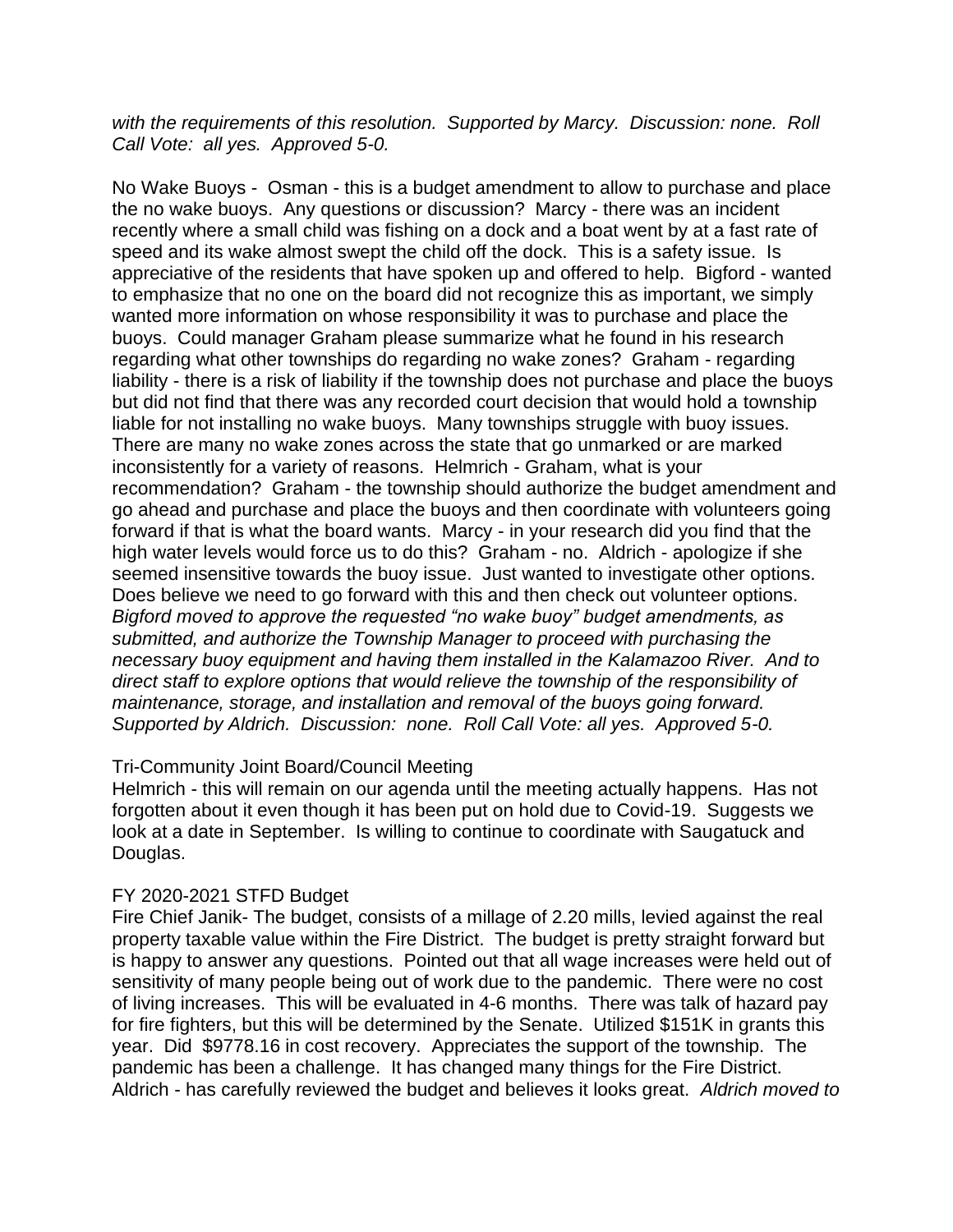*approve the FY 2020-2021 Saugatuck Township Fire District budget, as presented. Supported by Marcy. Discussion: Osman appreciates that the Chief and the other township representative, Eric Beckman took the time to be on the call tonight. Beckman - appreciates the township's support and passing of the budget. Bigford - that you for being so conscientious of the current situation folks are in and for freezing wages. Thanks too for pursuing grants and cost recovery. Roll Call Vote: All yes. Approved 5- 0.* 

Pride Month Proclamation- Osman - this is something we did last year per the suggestion of trustee Marcy. Marcy- This makes an important statement of acceptance. *Helmrich moved to approve the proposed proclamation designating June 2020 as Pride Month in Saugatuck Township and that encourages residents to reflect on the ongoing struggle for equality members of the LGBTQ community face and celebrate the contributions that enhance the township. The township, as of tomorrow, will fly the pride*  flag throughout the month of June. Supported by Bigford. Discussion: None. Roll Call *Vote: All yes. Approved 5-0.*

COVID-19 Preparedness and Response Plan- Osman - Graham has prepared for us a comprehensive and detailed plan. Acknowledges all of the good work he put into this and suggests we confirm the plan. Helmrich - commends Manager Graham for leading a training with office staff regarding this plan. Marcy - is concerned about only suggesting that the public wear a mask. Perhaps those who are medically unable to tolerate a mask could be met in the parking lot by staff. *Aldrich moved to confirm the updated COVID-19 Preparedness and Response Plan, as presented and prepared by the Township Manager. Supported by Bigford. Discussion: None. Roll Call Vote: All yes. Approved 5-0.*

Life Ambulance Agreement- Osman- we have discussed this item in detail at previous meetings. Tony Schippa (the township's representative on the emergency services committee) - we do have our Life Ambulance representative on the call with us - John Heinkstra. Life Ambulance has been a pleasure to work with and they have been willing to really work with the township. Thinks that Life Ambulance will be a good fit for the township. John has even come out to ride around the township with me to get a really good feel for the needs. John Heinkstra- thanks for having me. Has been with Life Ambulance for 24 years. Life serves 10 counties in Michigan. Has reviewed all of the suggestions brought by Graham and other members of the emergency services committee and is working hard to incorporate as many of those suggestions as possible. Helmrich - thanks for joining us tonight. Thank you for addressing all of Manager Graham's concerns. Marcy - wants to acknowledge all of the hard work that Schippa has done. Appreciates his level of expertise and his donation of his time. Chief Janik- Believes that if Schippa is endorsing Life Ambulance, then the township should go with it. Is grateful that Schippa is involved in this. *Marcy moved to approve the proposed service agreement with Life Ambulance and authorize the Township Clerk to sign it on the behalf of the Township Board contingent upon successful review by the Township Manager and Township Attorney. Supported by Aldrich. Discussion: Bigfordthank you Schippa for your work and dedication towards securing quality ambulance*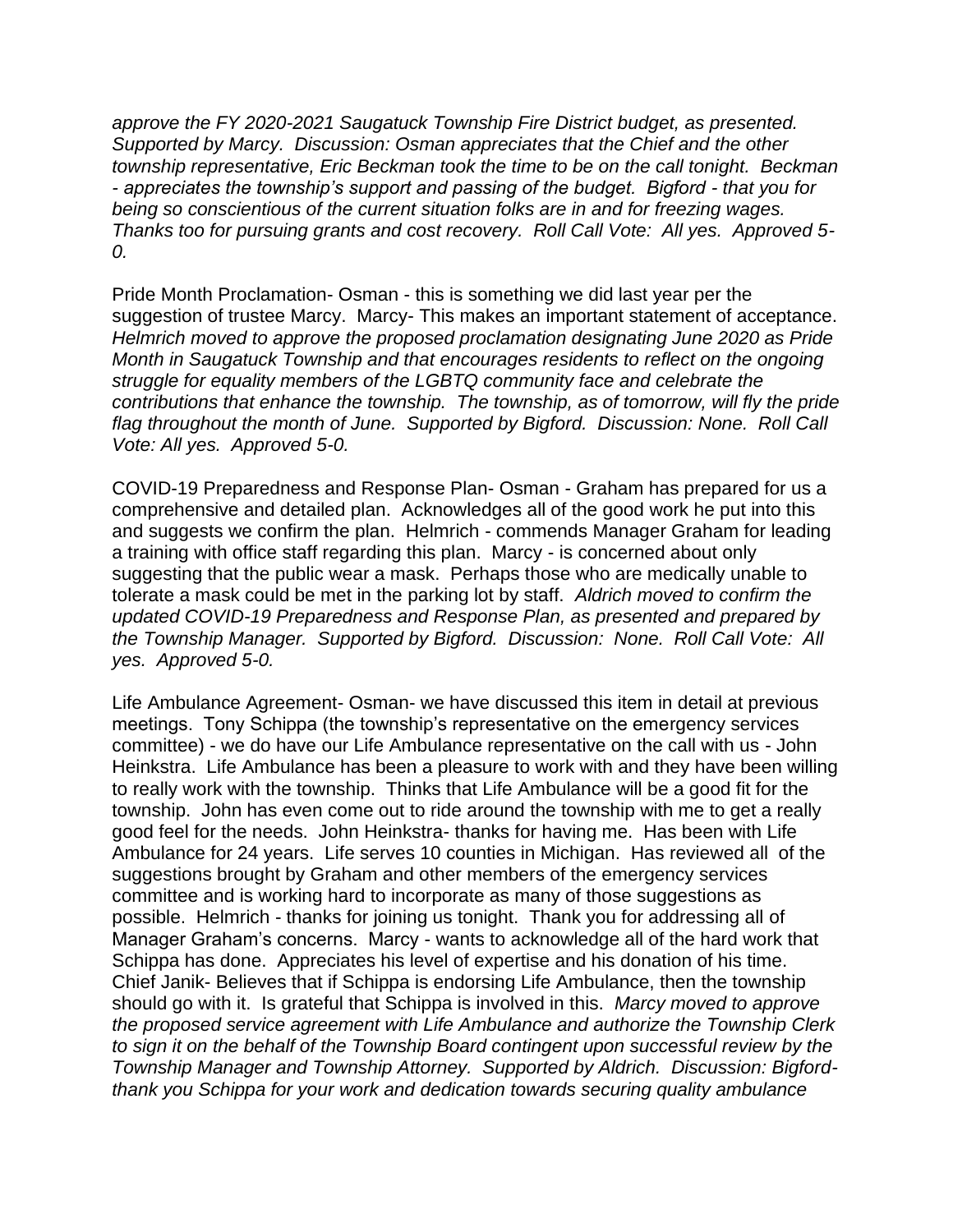*service for your community. Schippa- thank you everyone. Roll Call Vote: All yes. Approved 5-0.* 

Street Light Special Assessments- Graham - these are not new special assessments. Some have been in place for many years. They are used to provide street lights to a number of subdivisions in the township. A good practice for the township to follow for light districts is to annually adopt a resolution to confirm the special assessment roll for each district. Staff will work to prepare a similar resolution annually moving forward. Helmrich - thank you Graham for pushing the board to use best practices. Strongly supports doing this annually to increase transparency. *Helmrich moved to approve the adoption of Resolution 2020-09, a resolution to confirm the Township's light district special assessment rolls and levying assessments for 2020, as presented. Supported by Marcy. Discussion: none. Roll Call Vote: All yes. Approved 5-0.* 

Code Enforcement Process Overview and Options - Osman- there is only so much we can do with the resources we have in relation to code enforcement. Would like Graham to review what he has prepared for us. Graham- this was prepared by zoning administrator Wells. She and I work together on Code Enforcement. Over the last year, staff observed an increase in reported code enforcement violations. We are struggling to keep up as we do not have the time or financial resources to dedicate to them. Code Enforcement is a low success rate task, so the nature of it is difficult. This memo is a signal to the board that this is something we are struggling with but we also wanted to provide options moving forward to pursue a heightened enforcement process. All options will require more time and resources. Really there are three options for the board. The board can take the information and acknowledge that staff is struggling to keep up with the demand and ask that staff keep doing the best they can with the resources that they have. Second, the board could pursue one of the other options presented, but in doing that we would need to identify what other budget item would be cut to fund this. Lastly, the board could look at additional funding sources moving forward. This could be a way to really justify those additional tax dollars as it would be a value add for the community. Osman - having been in code enforcement for the last 34 years, I have found that code enforcement is extremely time consuming, there is low compliance and prosecution is expensive. Its a very difficult and laborious procedure. Thinks that staff is doing the best with what they have. Helmrich - happy that this is an agenda item. Thanked Wells for producing this memo and for providing options. Does believe that residents care about code enforcement for quality of life and its impact on property values. Does recognize all of the challenges. Hopes we can explore the options more as we move forward. Graham and Wells have been doing a great deal more code enforcement than what has been done in the past.

June 2020 Budget Amendments and Interfund Transfer Authorization Requests-Osman- this is a year end report that we do to make sure our budget is complete at the end of the year when we look at where money did get spent and did not get spent. Graham - these are end of the year end amendments to make sure we do not go over any of the departmental allocations. They are largely reductions. *Marcy moved to*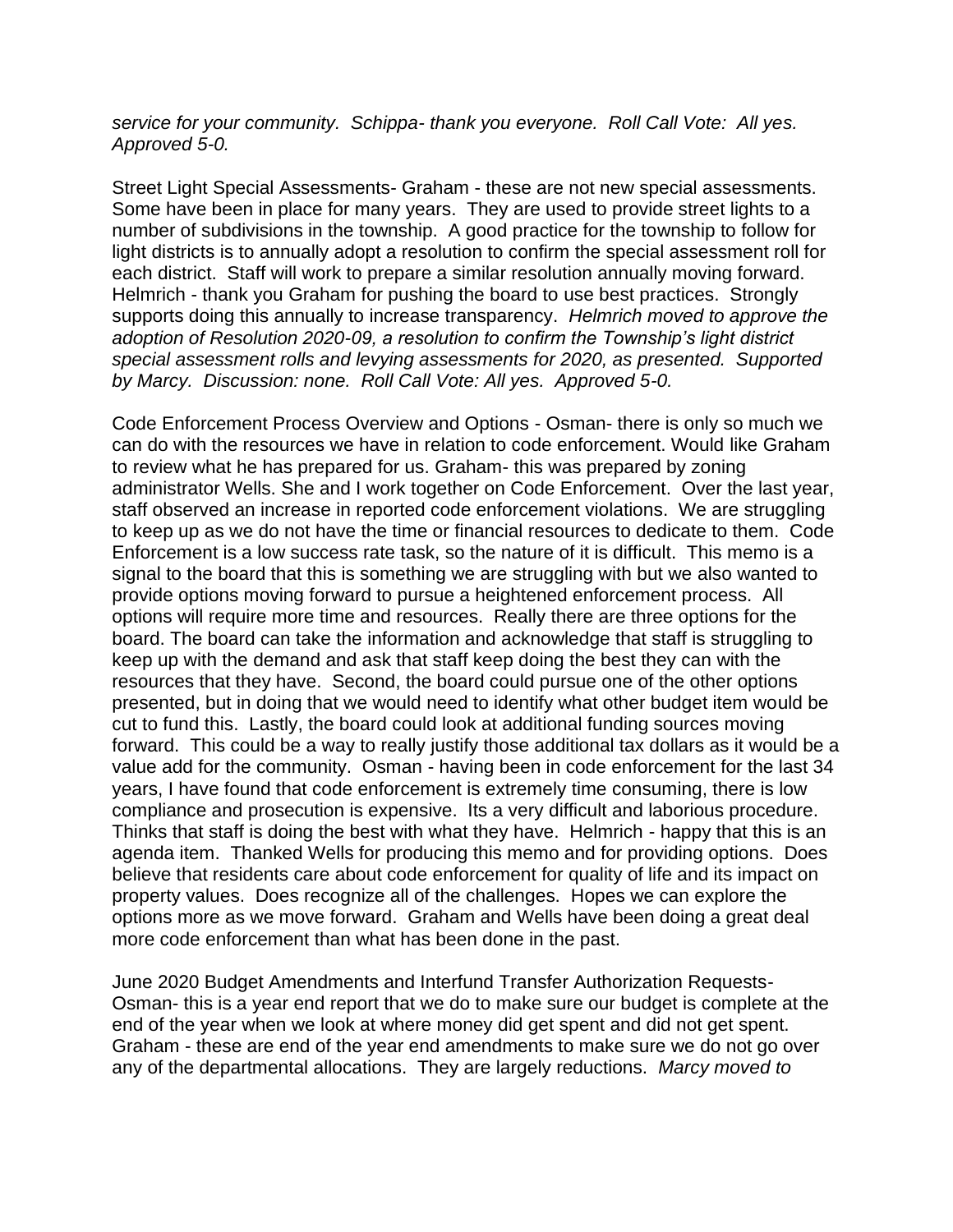*approve the requested June 2020 Budget Amendments, as submitted, and authorize the Township Treasurer and Deputy Clerk to make the requested interfund transfers. Supported by Aldrich. Discussion: none. Roll Call Vote: All yes. Approved 5-0.*

PC/ZBA Appointment Term Expiration Announcement- Osman - we have some appointment term expirations coming up. Graham - the township's adopted appointment policy states that once an opening is official or a term is near expiration, the clerk or the manager will announce the vacancy at the next regularly scheduled board meeting. We have 5 terms that are set to expire on June 30, 2020. The next step would be to post the openings consistent with the appointment policy then bring any applications and encourage applicants to attend the next regularly scheduled board meeting on July 8, 2020. *Aldrich moved to acknowledge the aforementioned Planning Commission and Zoning Board of Appeals term expirations and direct the Township Manager to post notice of the openings consistent with the Township's adopted appointment policy. Supported by Helmrich. Discussion: none. Roll Call Vote: All yes. Approved 5-0.*

Planning Commission: Helmrich - planning commission did not meet last month. Question- Ryan Kilpatrick has presented to both the township board and to the planning commission. As the board representative on the planning commission, my question is do we want to direct the zoning administrator and the planning commission to look at potential ordinance recommendation changes to allow for smaller lots and homes? Osman- I think this is important, but perhaps it could be put off a little longer as we tackle some other things we have on our plate. Aldrich - is excited about the Kilpatrick project but wants to be careful not to overload Wells. Helmrich - is also sensitive to capacity issues; wants to simply let the planning commission know that we have heard the same presentation and we support exploring this further. Osman- as a discussion item this is appropriate for the planning commission at this time. Graham- encourages the board to make a motion if they wish for the planning commission to explore this issue further. Osman - giving them direction is a little formal. I think we just need to let them know we are in support of this. *Helmrich moved to inform the planning commission and zoning administrator of the board's interest in further pursuing the notion of allowing smaller homes and lot sizes in the township for their review and recommendation back to the board. Supported by Bigford. Discussion: none. Roll Call Vote: All yes. Approved 5-0.*

Fire Board: Aldrich - April was a very slow month. May made it to the other end of the scale with 83 calls. Year to date call volume is 305 and 12% down compared to last year. Type of calls are back to normal as well. EMS counts for 53% of our volume. Motor vehicle incidents are low due to the Stay Home order. Douglas and the Township had 37% and 38% calls compared to Saugatuck City that list 25%. There have been 6 structure fires in 30 days which is not typical. No particular reason, just a surge.

Parks Commission: The parks commission met last week. They hosted their first zoom meeting. Discussed some ongoing maintenance issues. Are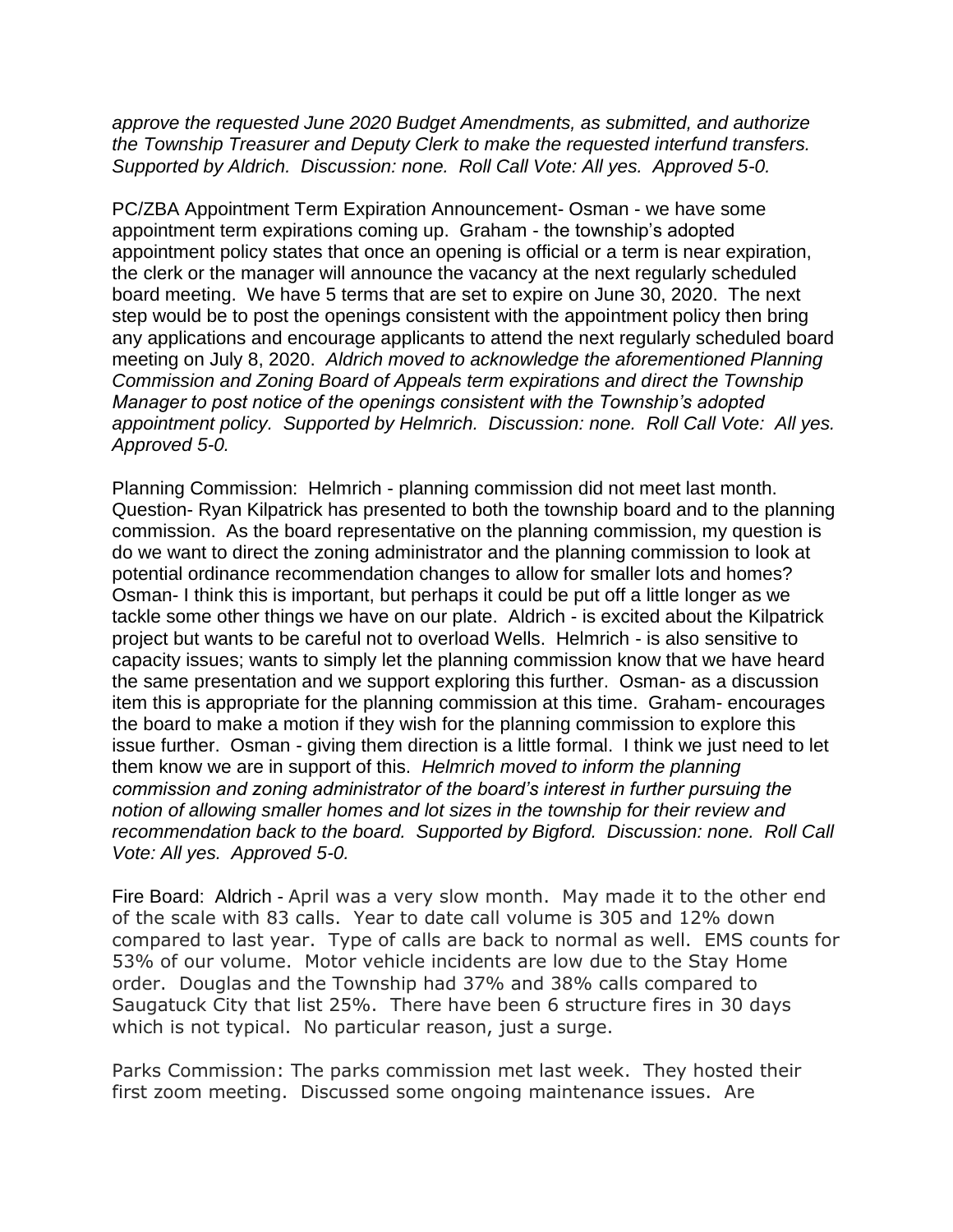considering hosting their July and August meetings at one of the township's parks, not only to promote social distancing and safety, but also to give residents a good reason to attend a meeting and visit one of the parks. Aldrichthe new sidewalk by the church is great. It really fits in well with the community and seems to be being utilized. Helmrich - the new trails and signage at the Riverbluff park are fantastic.

Emergency Services Committee: Schippa- rep for the emergency services committee. Wants to thank Graham for his feedback and comments on the new ambulance contract. EMS is a team effort. You have made an important decision tonight to ensure your community has quality ambulance service. You are an important part of that team.

Interurban Board- A budget adjustment was needed due to the pandemic from the loss of revenue and expenses and ridership., The transit authority received two new buses from the 2019 grants. Also, a new administrative vehicle that replaced the minivan will be reimbursed through grant money. The three older vehicles are going up for bid. Ridership for April was 820 vs. 3680 last year. Carrying about 30 passengers per day. Venetian Festival is cancelled and summer ridership will be down with the loss of the parking shuttle and reduced visitors. Covid-19 response- continue to operate with only one bus per day. Four staff members laid off. From May 3 to June 13, 7 of the current 9 employees have been enrolled in the Work Share program through Michigan Unemployment. Bus and office cleaning procedures are in place, signage at the office and on busses, mask use is required in the office and for both drivers and passengers on the buses. Director Yff is developing a Preparedness and Response plan. The board agreed to renew the current health insurance plan with the 5.5% increase and also renew the vision and dental plans as presented. Submitted by Lori Babinski, Saugatuck Township Rep.

Open Board Report: Bigford - Encouraged board members to utilize the free online training/education available through the MTA right now due to the pandemic. Would like to partner with Helmrich on pursuing investment opportunities for the township. Helmrich - is agreeable to partnering with Bigford on exploring investments for the township. Was on a Michigan Municipal Treasures Association Zoom meeting today. There is a wide variety of ways that townships and cities across the state are dealing with office procedures in relation to Covid-19. Is working on a memo to share with the board and manager Graham to outline what some of these municipalities are doing.

Managers Report: Spring clean up day was cancelled due to current public health concerns related to the Covid pandemic. Sundown Park remains closed due to the high water levels and the damage sustained to the drain. Have been working closely with the drain commissioners office and are working on a solution together. Last week the Michigan Supreme Court decided to hear the lawsuit between the township and the Saugatuck Dunes Costal Alliance. The